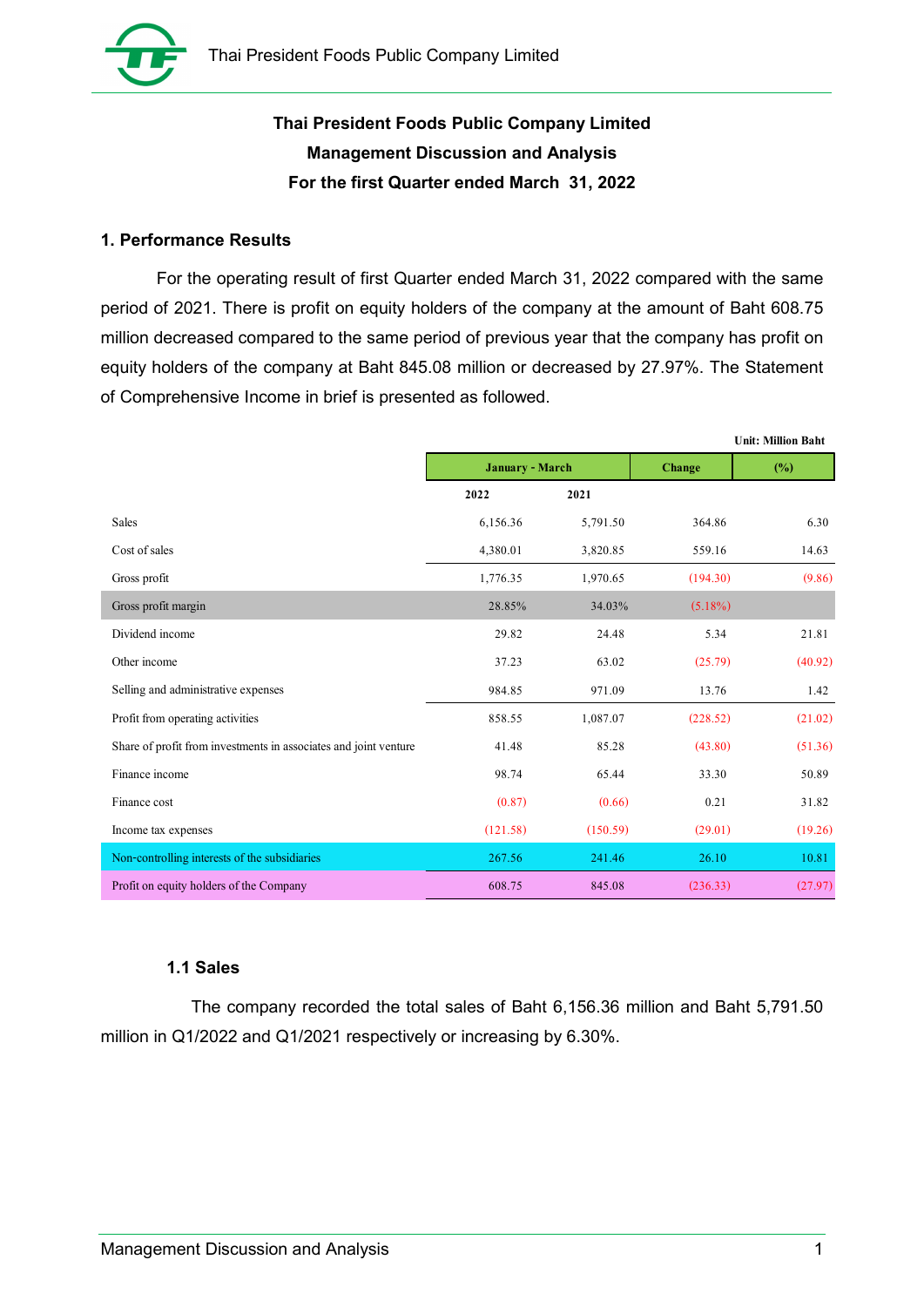



 When classified by products and regions in Q1/2022 compared to Q1/2021, the domestic and foreign sales of Instant Noodles food increased by 2.61% and 9.03% respectively because of the impact of the economic slowdown. The bakery sales increased by 10.01% due to the price adjustment of some bakery products in line with higher raw material costs and fruit juice sales growth of 5.12%.

 The other income and the share of profit from investment decreased which mainly resulted from the higher raw material cost.

### 1.2 Cost of Sales

The cost of sales of the Company amounted to Baht 4,380.01 million in Q1/2022, increasing by Baht 559.16 million or 14.63 % from the previous year, mainly due to higher raw material price. Thus, the cost of sales to total sales revenues ratio was at 71.15 % in Q1/2022, higher than that in the previous year which stood at 65.97%.

#### 1.3 Selling and Administrative Expenses

The selling and administrative expenses in Q1/2022 totaled to Baht 984.85 million, increasing by Baht 13.76 million or 1.42 %from a year earlier, resulted from the increasing in exporting expense. which related to the export sales volume together with the freight cost jumped including the higher transportation cost. However the selling and administrative expenses to the total revenues ratio was at 16 % , 16.77% in Q1/2022, Q1/2021 respectively.

#### 1.4 Net Profit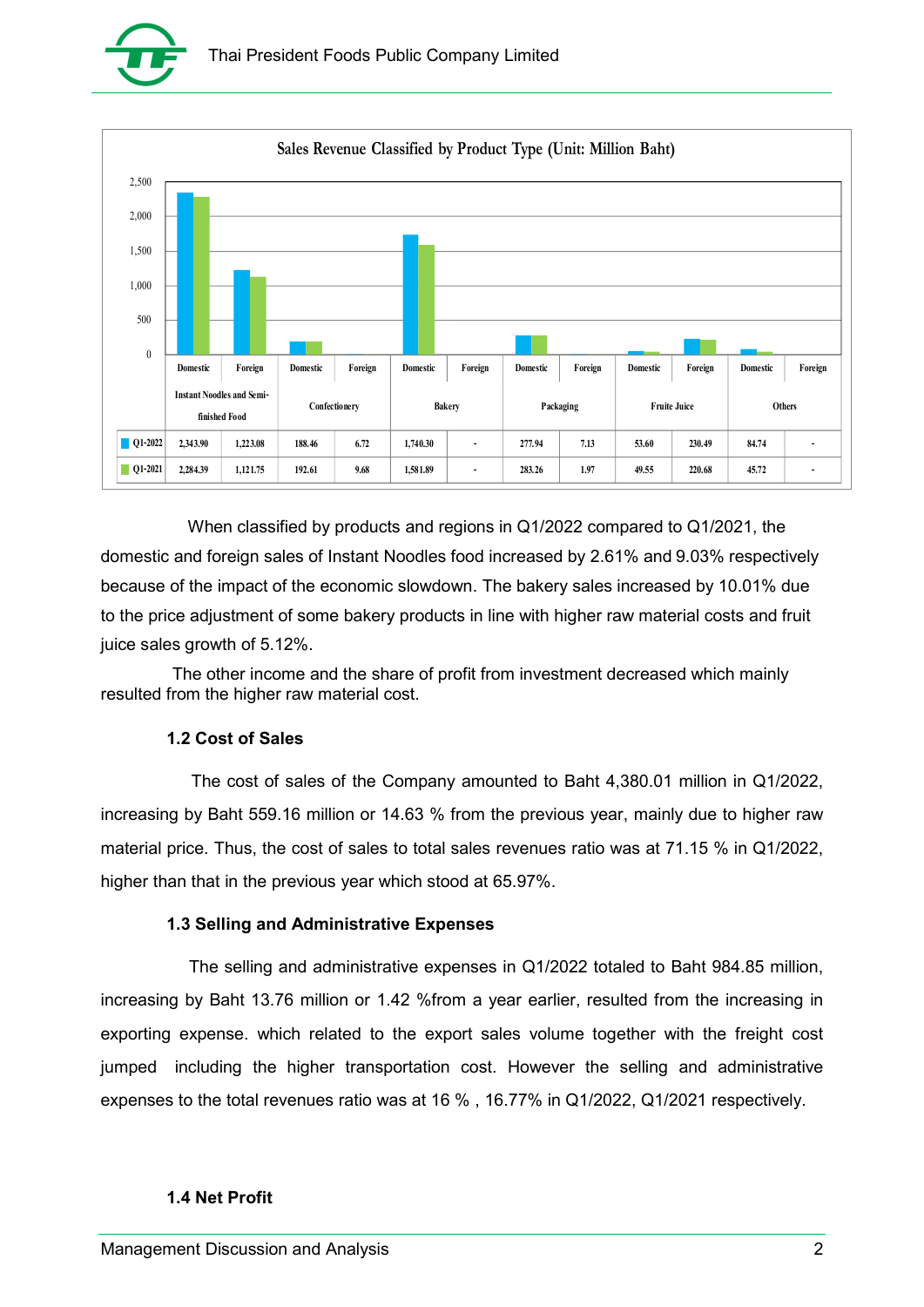

#### 2. Financial Position

#### 2.1 Assets

| Thai President Foods Public Company Limited                                                  |               |                     |          |                           |
|----------------------------------------------------------------------------------------------|---------------|---------------------|----------|---------------------------|
|                                                                                              |               |                     |          |                           |
| The Company recorded net profit of Baht 608.75 million in Q1/2022, decreasing by             |               |                     |          |                           |
| laht 236.33 million or 27.97% from the previous year, resulted from the higher operating     |               |                     |          |                           |
| xpense, especially the raw material cost. However, the profit margin of the company stood at |               |                     |          |                           |
| .57% lower than Q1/2021 which stood at 14.02%,                                               |               |                     |          |                           |
|                                                                                              |               |                     |          |                           |
| . Financial Position                                                                         |               |                     |          |                           |
|                                                                                              |               |                     |          |                           |
| For statement of financial as at March 31, 2022, changes as compared to December 31,         |               |                     |          |                           |
| :021 are as followed:                                                                        |               |                     |          |                           |
| 2.1 Assets                                                                                   |               |                     |          |                           |
|                                                                                              |               |                     |          | <b>Unit: Million Baht</b> |
|                                                                                              |               | <b>Total assets</b> |          |                           |
|                                                                                              | 31 March 2022 | 31 March 2021       | Change   | (%)                       |
| Cash and cash equivalents                                                                    | 4,967.34      | 3,820.25            | 1,147.09 | 30.03                     |
| Trade and other receivables                                                                  | 3,491.76      | 3,297.84            | 193.92   | 5.88                      |
| Inventories                                                                                  | 2,425.56      | 1,657.14            | 768.42   | 46.37                     |
| Other current financial assets                                                               | 8,049.52      | 8,736.74            | (687.22) | (7.87)                    |
| Other current assets                                                                         | 183.01        | 102.69              | 80.32    | 78.22                     |
| Total current assets                                                                         | 19,117.19     | 17,614.66           | 1,502.53 | 8.53                      |
| Loan and Investment in associates, joint venture                                             | 3,792.12      | 3,075.08            | 717.04   | 23.32                     |
| Other non-current financial assets                                                           | 9,585.41      | 8,339.00            | 1,246.41 | 14.95                     |
| Investment properties                                                                        | 406.40        | 406.40              | $\sim$   | $\sim$                    |
| Property, plant and equipment                                                                | 8,453.08      | 8,906.58            | (453.50) | (5.09)                    |
| Other non-current assets                                                                     | 239.43        | 167.28              | 72.15    | 43.13                     |
|                                                                                              |               |                     |          |                           |
| Total non-current assets                                                                     | 22,476.44     | 20,894.34           | 1,582.10 | 7.57                      |

The total assets of the Company as of March 31, 2022 amounted to Baht 41,593.63 million, increasing by Baht 3,084.63 million or 8.01% from the end of last year. The structure of assets of the Company consisted of the non-current assets of Baht 22,476.44 million, accounting for 54.04% of total assets, and the current assets of Baht 19,117.19 million, accounting for 45.96% of total assets. Our asset mainly increased from Cash and Cash equivalents and the inventories item was the finish goods on hand to be sent to customers.

#### 2.2 Liabilities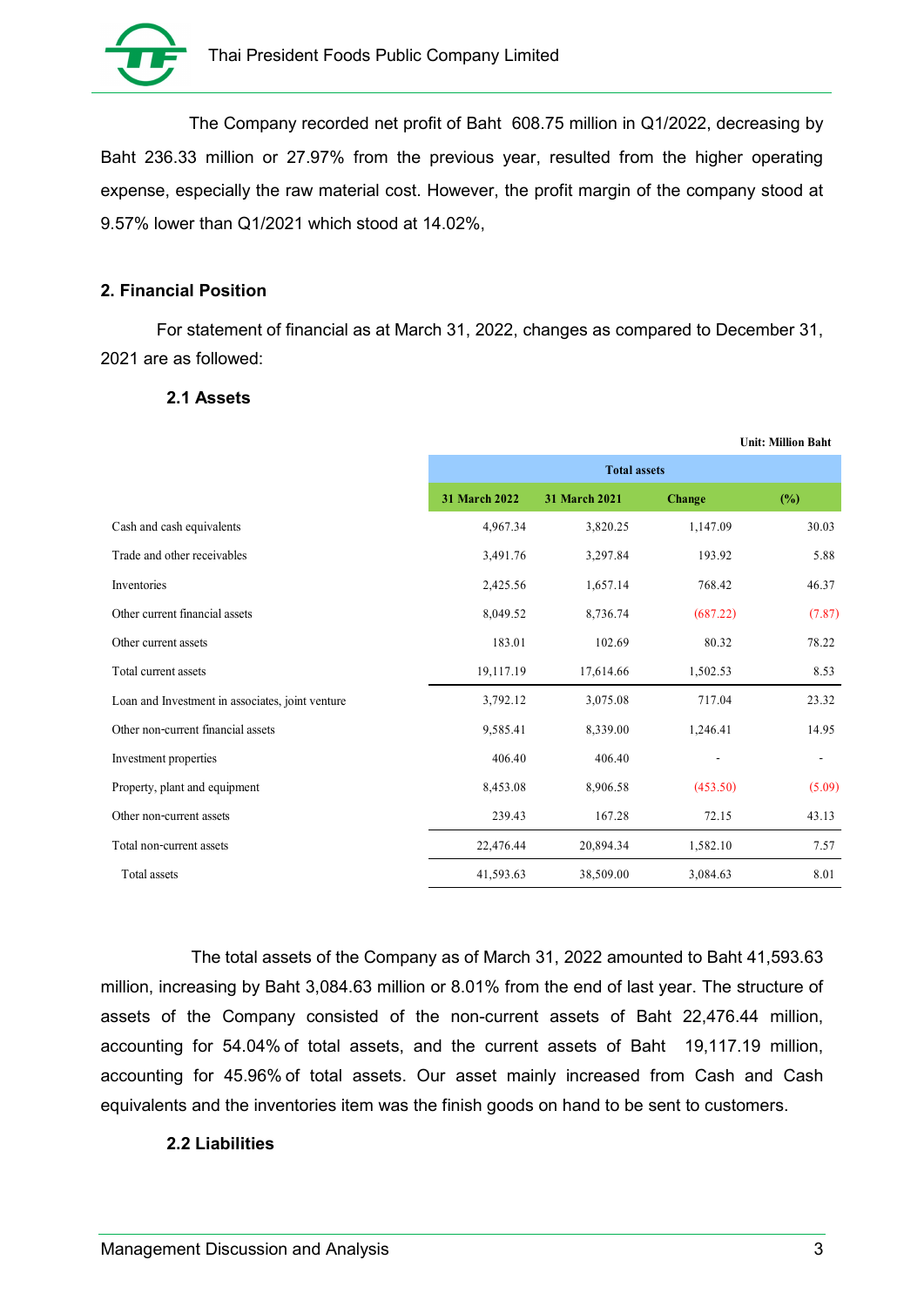

| Thai President Foods Public Company Limited    |                             |                                            |         |                           |
|------------------------------------------------|-----------------------------|--------------------------------------------|---------|---------------------------|
|                                                |                             |                                            |         |                           |
|                                                |                             |                                            |         | <b>Unit: Million Baht</b> |
|                                                | 31 March 2022 31 March 2021 | Total liabilities and shareholders' equity | Change  | $(\%)$                    |
| Short-term loan from financial institution     | 248.01                      | $\sim$                                     | 248.01  | 100.00                    |
| Trade and other payables                       | 2,111.07                    | 1,913.85                                   | 197.22  | 10.30                     |
| Current portion of long-term lease liabilities | 35.85                       | 34.63                                      | 1.22    | 3.52                      |
|                                                | 1,140.46                    | 1,025.00                                   | 115.46  | 11.26                     |
| Other non-current liabilities                  | 1,032.29                    | 1,057.46                                   | (25.17) | (2.38)                    |
| Other current liabilities<br>Total liabilities | 4,567.68                    | 4,030.94                                   | 536.74  | 13.32                     |

#### 2.3 Shareholders' Equity

#### 3. Liquidity Position

| Current portion of long-term lease liabilities                                                   | 35.85     | 34.63     | 1.22            | 3.52                      |
|--------------------------------------------------------------------------------------------------|-----------|-----------|-----------------|---------------------------|
| Other current liabilities                                                                        | 1,140.46  | 1,025.00  | 115.46          | 11.26                     |
| Other non-current liabilities                                                                    | 1,032.29  | 1,057.46  | (25.17)         | (2.38)                    |
| Total liabilities                                                                                | 4,567.68  | 4,030.94  | 536.74          | 13.32                     |
| Total shareholders' equity                                                                       | 37,025.95 | 34,478.06 | 2,547.89        | 7.39                      |
| Total liability of the Company stood at Baht 4,567.68 million as of March 31, 2022               |           |           |                 |                           |
| creasing by Baht 536.74 million from the end of last year. The short-term loan from financial    |           |           |                 |                           |
| istitutions belong to a subsidiary, the trade payable and income tax payable are not due to be   |           |           |                 |                           |
| aid. Most of liability of the company was current liability, while the non-current liability was |           |           |                 |                           |
| ccounted for 22.60% of total liability. Additionally, debt to equity ratio of the Company was at |           |           |                 |                           |
| .16 times.                                                                                       |           |           |                 |                           |
| 2.3 Shareholders' Equity                                                                         |           |           |                 |                           |
| The shareholders' equity of the Company as of March 31, 2022 amounted to Baht                    |           |           |                 |                           |
| 7,025.95 million, increasing by Baht 2,547.89 million or 7.39% from the end of 2021, resulting   |           |           |                 |                           |
| om the company can gain net profit in this quarter.                                              |           |           |                 |                           |
|                                                                                                  |           |           |                 |                           |
|                                                                                                  |           |           |                 |                           |
| <b>Liquidity Position</b>                                                                        |           |           |                 |                           |
| Cash flow statement for the period ended March 31, 2022 details as follow:                       |           |           |                 |                           |
|                                                                                                  |           |           |                 | <b>Unit: Million Baht</b> |
|                                                                                                  |           |           | January - March |                           |
|                                                                                                  |           | 2022      |                 | 2021                      |
| Net cash flows from operating activities                                                         |           | 558.79    |                 | 956.55                    |
| Net cash flows used in investing activities                                                      |           | 582.93    |                 | (822.30)                  |
| Net cash flows used in financing activities                                                      |           | 236.51    |                 | (9.49)                    |
| Increase (decrease) in translation adjustments                                                   |           |           | 0.52            | 0.08                      |
| Net increase (decrease) in cash and cash equivalents                                             |           | 1,378.75  |                 | 124.84                    |
|                                                                                                  |           |           |                 |                           |
|                                                                                                  |           |           |                 |                           |
| lanagement Discussion and Analysis                                                               |           |           |                 | 4                         |
|                                                                                                  |           |           |                 |                           |

#### Unit: Million Baht